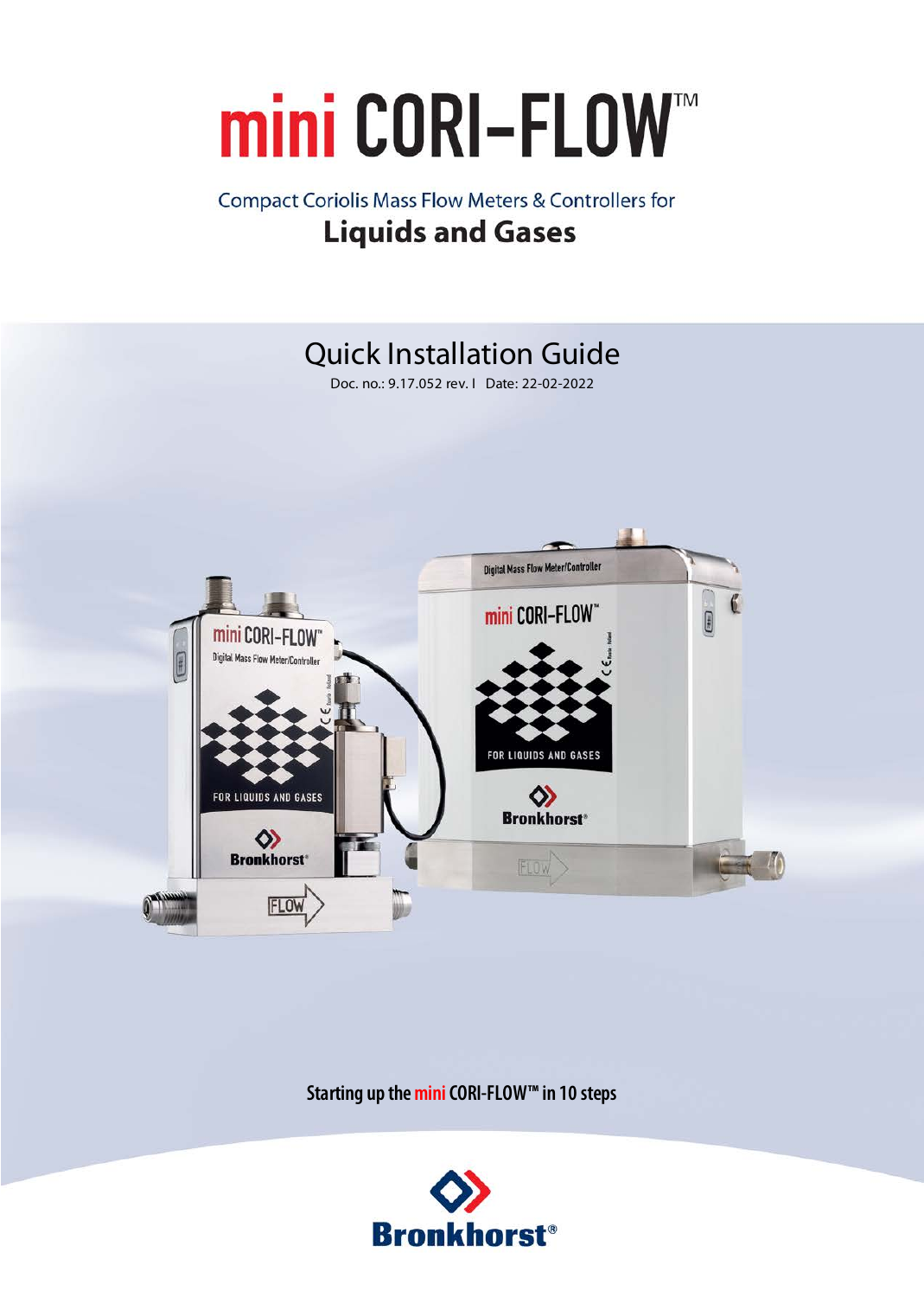# SCOPE OF THIS GUIDE

**mini CORI-FLOW™** instruments are highly accurate instruments for measuring and controlling the mass flow rate of liquids and/or gases, independent of fluid properties. These smart Coriolis instruments offer multiple process values as input- or output parameters. Many parameters can be read and/or changed using analog or digital interfaces. Output parameters are: mass flow, density, temperature, totalized mass flow, alarms.

Input parameters are: setpoint (desired mass flow rate for controllers), reset alarm/counter.

This Quick Installation Guide will help you start up your **mini CORI-FLOW™** in only 10 steps, covering the following subjects:

- **1.** Check functional properties
- **2.** Check pressure
- **3.** Check piping
- **4.** Mounting/installation
- **5.** Leak check

#### **Other applicable documents:**

- **6**. Electrical connection
- **7.** Operational interface
- **8.** Multifunctional switch
- **9.** Purging
- **10.** Zeroing

· Instruction Manual mini CORI-FLOW™ 9.17.050 Information about sensors, valves, liquid dosing systems, maintenance, tooling, calibration, Kv-value calculation and troubleshooting

| • Instruction Manual Digital Instruments<br>• FlowPlot Manual | 9.17.023<br>9.17.030 |                 |
|---------------------------------------------------------------|----------------------|-----------------|
| Fieldbus/interface manuals                                    | Manual               | Hook-up diagram |
| • RS232 interface with FLOW-BUS protocol                      | 9.17.027             | 9.16.044        |
| • FLOW-BUS interface                                          | 9.17.024             | 9.16.048        |
| • PROFIBUS DP interface                                       | 9.17.025             | 9.16.049        |
| ● DeviceNet™ interface                                        | 9.17.026             | 9.16.050        |
| • Modbus interface                                            | 9.17.035             | 9.16.066        |

These documents can be downloaded from **www.bronkhorst.com/qr-landing-pages/qrcoriolis** or can be sent by email on request.



#### **Temperature considerations**



After having used the **mini CORI-FLOW™** for the first time at low temperature, re-tighten the fluid adapter screws in order to prevent any leakage. Please note: if you do not tighten, a leaking adapter / fitting can cause damage. After the first shrinking and re-tightening of the screws, no further precaution is necessary.



Note that the maximum temperature in the housing of the **mini CORI-FLOW™** is 70 °C. To check this, the internal temperature sensor can be used. Temperature can be readout digitally via FlowDDE or a Bronkhorst® readout and control module (E-8000 or BRIGHT). Make sure the temperature value readout here (=actual temperature in housing) does not exceed 70 °C.

## Starting up

#### **1 Check functional properties**

Before installing the instrument, check if the properties stated on the instrument label match your requirements:

- · Flow rate
- Fluid to be measured
- · Up- and downstream pressures
- · Input/output signals (see also step 6)
- · Temperature
- Valve type (for controllers)



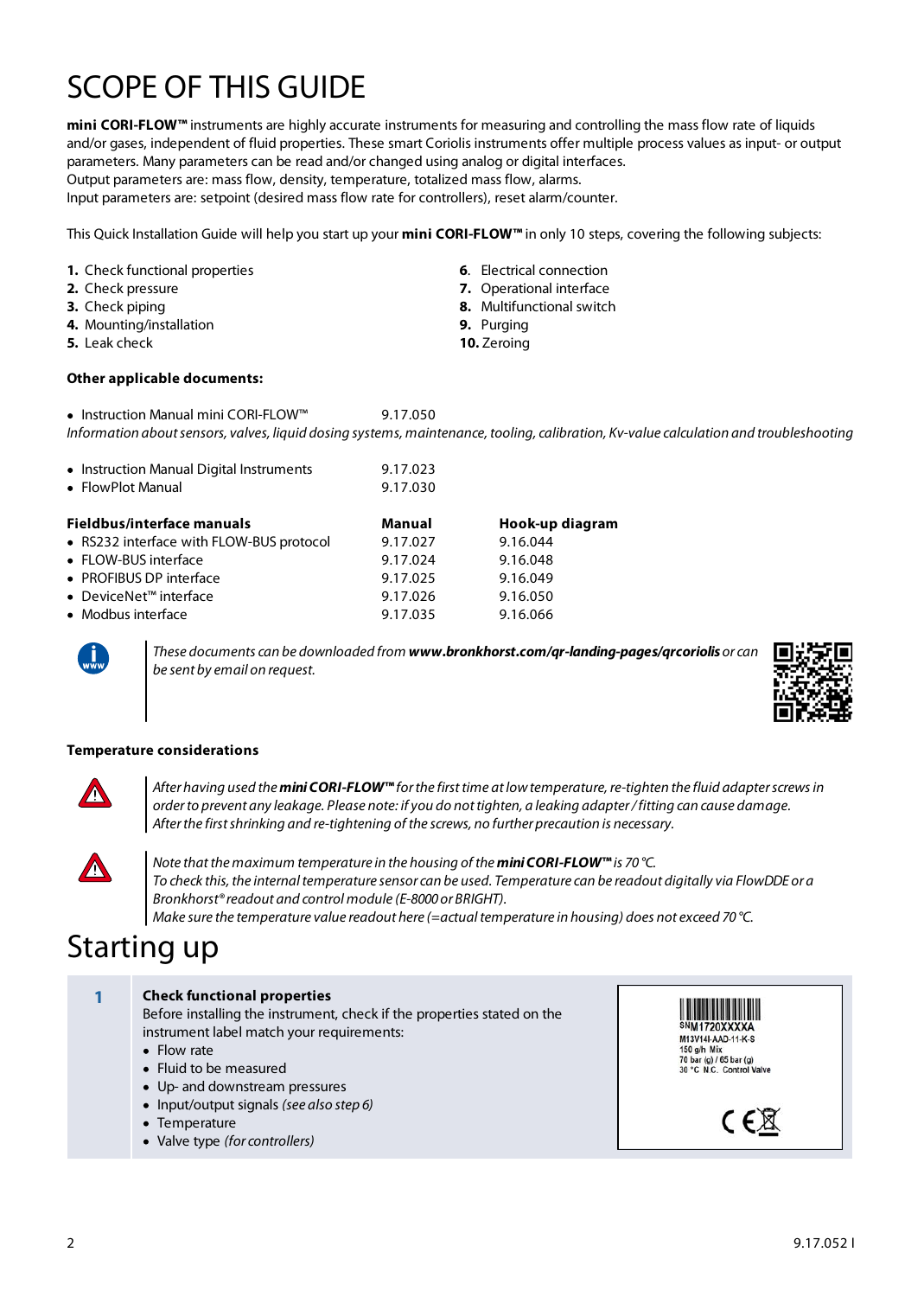| $\overline{2}$          | <b>Check test-pressure</b><br>The tested pressure is stated on the instrument with a red sticker.<br>ressure tested<br>Before installation, make sure that the tested pressure is in accordance with<br><b>XXX</b><br>normal safety factors for your application. If a pressure test sticker is<br>le leak test<br>missing, or if the tested pressure is insufficient, the instrument must not be<br>mounted in the process line and should be returned to the factory. |  |  |
|-------------------------|-------------------------------------------------------------------------------------------------------------------------------------------------------------------------------------------------------------------------------------------------------------------------------------------------------------------------------------------------------------------------------------------------------------------------------------------------------------------------|--|--|
| $\overline{\mathbf{3}}$ | Check if system piping is clean<br>For reliable measurement, always make sure the fluid stream is clean.<br>Use filters to assure a moisture, oil and particle free gas stream<br>(recommended pore-size: 1040 µm).<br>If back flow can occur, installing a downstream filter and a check valve is<br>recommended too. For high flow rates, select a suitable filter size, to avoid<br>a too high pressure drop or cavitation.                                          |  |  |
|                         | <b>Warning!</b><br>During the manufacturing process, the instrument has been tested with water. Despite the fact that it has been<br>purged thoroughly afterward, the instrument cannot be guaranteed to be absolutely free of water droplets upon<br>delivery. For applications where remaining water particles might cause undesired reactions, such as corrosion,<br>Bronkhorst strongly recommends performing an additional, adequate drying procedure.             |  |  |
| 4a                      | Mount/install instrument properly<br>Install the mini CORI-FLOW™ Meter/Controller in the line and tighten the fittings according to the instructions of<br>the supplier of the fittings. Mount the mini CORI-FLOW <sup>m</sup> instrument, with screws in the body, to a rigid, stiff base<br>body or heavy mass, such as a wall, heavy rig or stable steel construction. This is essential to achieve optimal<br>accuracy with the mini CORI-FLOW™ instrument.         |  |  |
| 4 <sub>b</sub>          | <b>Flow direction</b><br>Install the mini CORI-FLOW™ in accordance with the direction of the<br>FLOW arrow, indicated on the instrument body, between the process<br>fittings.                                                                                                                                                                                                                                                                                          |  |  |
| 4 <sub>c</sub>          | <b>Base mounting</b><br>Mount the mini CORI-FLOW™ instrument, with screws in the body, to a rigid, stiff base body or heavy mass on a<br>vibration-free position, such as a wall, heavy rig or stable construction. This is essential to achieve optimal accuracy<br>with the <b>mini CORI-FLOW™</b> instrument.                                                                                                                                                        |  |  |
|                         | By default the <b>mini CORI-FLOW™ M12, M13</b> and <b>M14</b> are delivered on a special mounting block for achieving                                                                                                                                                                                                                                                                                                                                                   |  |  |
|                         | optimal accuracy. This mounting block has a mass and stiffness precisely tuned for the specific model.<br>Removing the mounting block will cause inaccuracy unless the instrument is firmly mounted on a stiff and rugged<br>surface.                                                                                                                                                                                                                                   |  |  |
| 4d                      | <b>Mounting position general</b><br>For gas and liquid <b>mini CORI-FLOW</b> <sup>™</sup> meters can be mounted in any position for a proper measurement.<br>ø<br>Q<br>田門                                                                                                                                                                                                                                                                                               |  |  |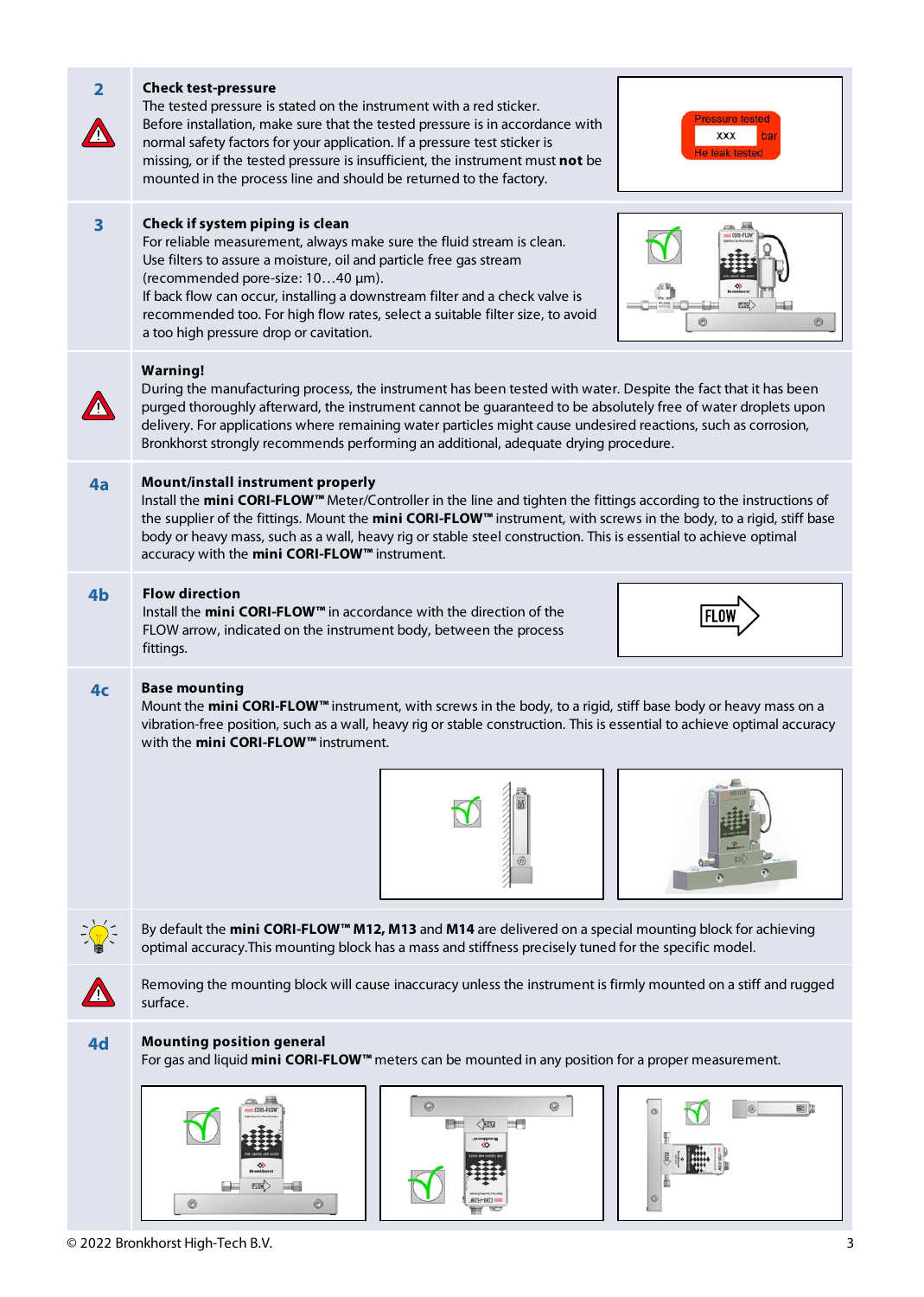| 4e            | Mounting position (integrated) valve with purge connector<br>Only for mini CORI-FLOW™ instruments with (integrated) liquid valve with purge adapter, mounting position can<br>be critical for a good quality of degassing.                                                                                |  |  |
|---------------|-----------------------------------------------------------------------------------------------------------------------------------------------------------------------------------------------------------------------------------------------------------------------------------------------------------|--|--|
|               | $\odot$                                                                                                                                                                                                                                                                                                   |  |  |
|               | Please consult the Instruction Manual mini CORI-FLOW™ for additional information on mounting the mini CORI-<br>FLOW instruments.                                                                                                                                                                          |  |  |
|               | <b>Liquid purging</b><br>In order to remove gas bubbles during start-up, flushing at a relatively high liquid flow rate for some minutes is<br>recommended.                                                                                                                                               |  |  |
|               | <b>Gas purging</b><br>In order to remove condensation drops during start-up, flushing with dry gas for some minutes at a high flow rate is<br>recommended.                                                                                                                                                |  |  |
| 5             | <b>Leak check</b><br>Check the system for leaks before applying (fluid) pressure, especially if toxic, explosive or other dangerous fluids<br>are used.                                                                                                                                                   |  |  |
| $\frac{1}{2}$ | Gas tight is not the same as liquid tight<br>Please note that connections which are tight for liquid, could still be insufficiently tight for gas. This might result in<br>gas enclosure in the liquid (e.g. when using pumps), which might lead to measurement errors.                                   |  |  |
| 6             | <b>Electrical connection</b><br>Fieldbus<br>Power,<br>Electrical connections must be made with standard cables or according to<br>(optional)<br>Analog output,<br>the applicable hook-up diagram (see page 2).<br>Analog input,<br><b>RS232</b><br>mini CORI-FLO\<br><b>Digital Mass Flow Meter/Contr</b> |  |  |
|               | mini CORI-FLOW <sup>™</sup> instruments have a IP65 ingress protection rating.                                                                                                                                                                                                                            |  |  |
|               | mini CORI-FLOW™ instruments can optionally be ATEX Zone 2 protected. For ATEX Zone 2 applications, all<br>(optional) connectors and the impact protection cover must be mounted on the instrument.                                                                                                        |  |  |
| 7a            | Analog/local operation<br>Connect the mini CORI-FLOW <sup>™</sup> to the power supply/readout unit with the 8-pin cable at the circular connector.<br>The two examples below have the following electrical properties:                                                                                    |  |  |
|               | $+15+24$ Vdc<br>Power                                                                                                                                                                                                                                                                                     |  |  |
|               | Analog<br>$05$ Vdc $/010$ Vdc<br>$020$ mA $/420$ mA<br>output                                                                                                                                                                                                                                             |  |  |
|               | Analog<br>$05$ Vdc $/010$ Vdc<br>$020$ mA $/420$ mA<br>input<br>(controller)<br>$^{\circ}$                                                                                                                                                                                                                |  |  |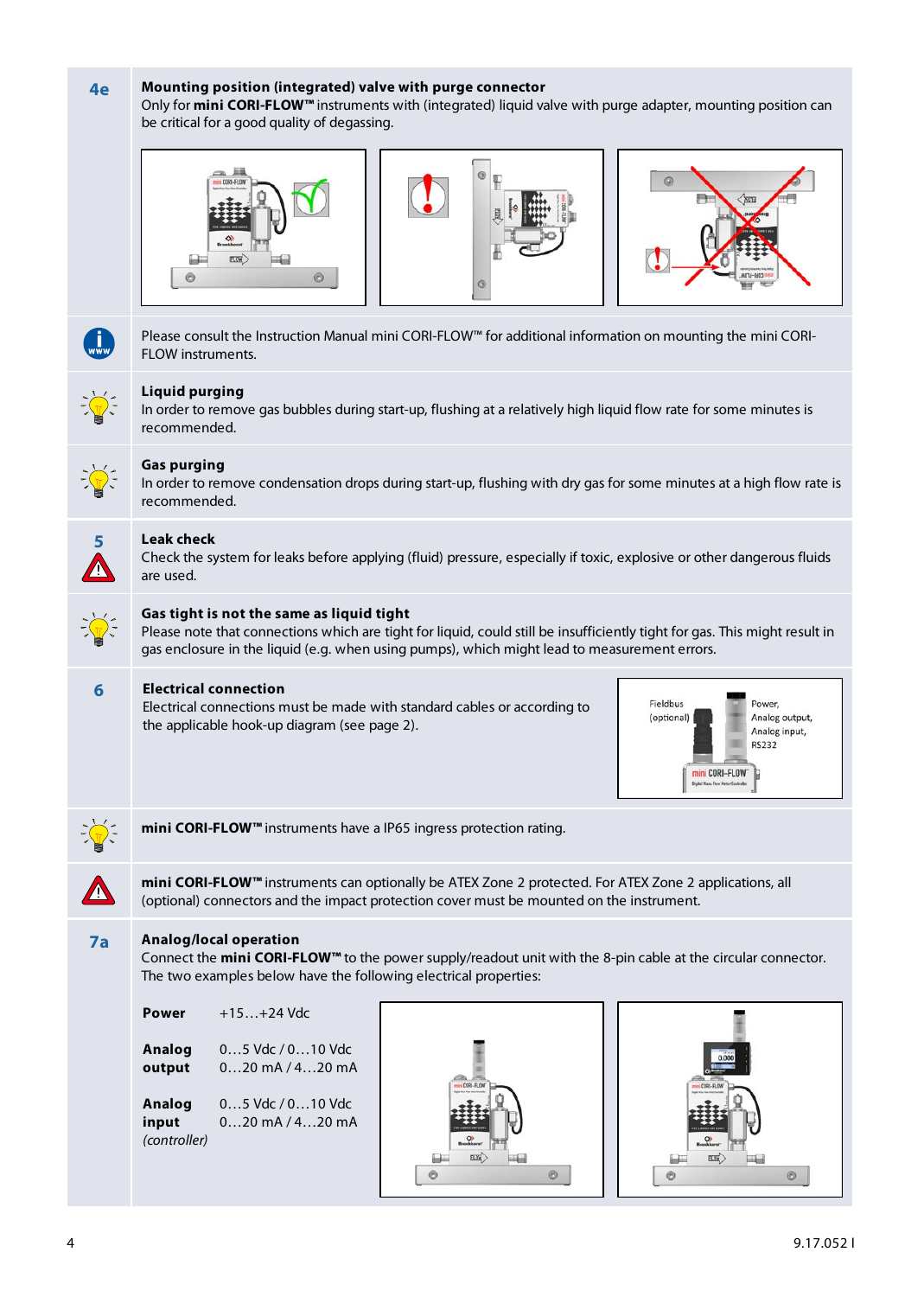| 7 <sub>b</sub>  | <b>Digital operation</b><br>(RS232/fieldbus)<br>For this procedure see description<br>for RS232 operation or specific<br>(optional) fieldbus.<br>RS232 connection cable 7.03.444<br>enables the use of the (free)<br>Bronkhorst <sup>®</sup> FlowWare tooling<br>programs for Windows.                                                                                                                                                                                                                                                    | ower, Analog input<br>Fieldbus<br>Analog output<br><b>RS232</b><br>EGY)<br>$\circledcirc$<br>O                                                                                                                                                                                                                                                                                                                                                       | <b>FLOW-BUS</b><br>0.000<br><b>FLOW</b><br>⊚                    |
|-----------------|-------------------------------------------------------------------------------------------------------------------------------------------------------------------------------------------------------------------------------------------------------------------------------------------------------------------------------------------------------------------------------------------------------------------------------------------------------------------------------------------------------------------------------------------|------------------------------------------------------------------------------------------------------------------------------------------------------------------------------------------------------------------------------------------------------------------------------------------------------------------------------------------------------------------------------------------------------------------------------------------------------|-----------------------------------------------------------------|
| 8               | Multifunctional micro switch operation                                                                                                                                                                                                                                                                                                                                                                                                                                                                                                    | Using the 2 LEDs and the switch on the mini CORI-FLOW™, several actions<br>can be monitored and started. The green LED is used for status indication.<br>The red LED is used for error and warning messages. The switch can be<br>used to execute several functions, such as autozero and restoring factory<br>settings. See the description of the zeroing procedure in this manual (step<br>10) or consult the mini CORI-FLOW™ manual for details. | Error/warning<br>Status LED<br>LED<br>Multifunctional<br>switch |
|                 | Important warning! If the red LED blinks irregularly, the measuring signal is unstable or noisy: possibly the<br>instrument is exposed to vibrations or pulsating flow.                                                                                                                                                                                                                                                                                                                                                                   |                                                                                                                                                                                                                                                                                                                                                                                                                                                      |                                                                 |
| 9               | <b>Purging</b><br>In systems for use with corrosive or reactive fluids, purging with an inert gas (e.g. Nitrogen or Argon) for at least 30<br>minutes is absolutely necessary before use. After use with corrosive or reactive fluids, complete purging is also<br>required before exposing the system to air.<br>After purging, flush the <b>mini CORI-FLOW</b> <sup>™</sup> with the actual process fluid to expel gas from the tubes (for liquids) or                                                                                  |                                                                                                                                                                                                                                                                                                                                                                                                                                                      |                                                                 |
|                 |                                                                                                                                                                                                                                                                                                                                                                                                                                                                                                                                           | to remove all possible condensation drops (for gases).                                                                                                                                                                                                                                                                                                                                                                                               |                                                                 |
|                 | Special control mode for purging<br>In case of a mini CORI-FLOW <sup>TM</sup> controller give setpoint = 100 % to control the valve or the pump. It is also possible<br>to use special control mode $= 8$ to fully open the valve or set the pump at max. rpm, using a digital interface. This<br>will bypass the PID-controller and might be useful when having the mini CORI-FLOW <sup>™</sup> set to a low capacity. It will<br>ensure you to get the highest possible flow for purging.                                               |                                                                                                                                                                                                                                                                                                                                                                                                                                                      |                                                                 |
|                 | <b>Warm-up time</b><br>For accurate measurement, it is recommended to warm up the instrument for at least 30 minutes.                                                                                                                                                                                                                                                                                                                                                                                                                     |                                                                                                                                                                                                                                                                                                                                                                                                                                                      |                                                                 |
| 10              | <b>Zeroing</b><br>Before first use, when process conditions change significantly (especially temperature) or when the instrument has<br>been re-mounted (e.g. after servicing) it is recommended to perform an automatic zero action with the mini<br>CORI-FLOW™. This action can be started manually (as described below) or via a digital interface (see the Instruction<br>Manual Digital Instruments, document no 9.17.023). Under normal (constant) conditions it will not be necessary to<br>zero before each application start-up. |                                                                                                                                                                                                                                                                                                                                                                                                                                                      |                                                                 |
| 10a             | <b>Set process</b><br>conditions                                                                                                                                                                                                                                                                                                                                                                                                                                                                                                          | After warming-up, pressuring and purging the system, including the mini CORI-<br>FLOW™, prepare the mini CORI-FLOW™ for actual process conditions.                                                                                                                                                                                                                                                                                                   |                                                                 |
| 10 <sub>b</sub> | <b>Stop flow</b>                                                                                                                                                                                                                                                                                                                                                                                                                                                                                                                          | Make sure there is no flow through the mini<br>CORI-FLOW™, by closing a shut-off valve (in<br>front of and) after the instrument. At least one<br>(shut-off) valve after the mini CORI-FLOW™ is<br>required. High quality up- and downstream<br>shut-off valves are recommended for proper<br>zero point calibration.                                                                                                                                | Shut/close<br>O                                                 |